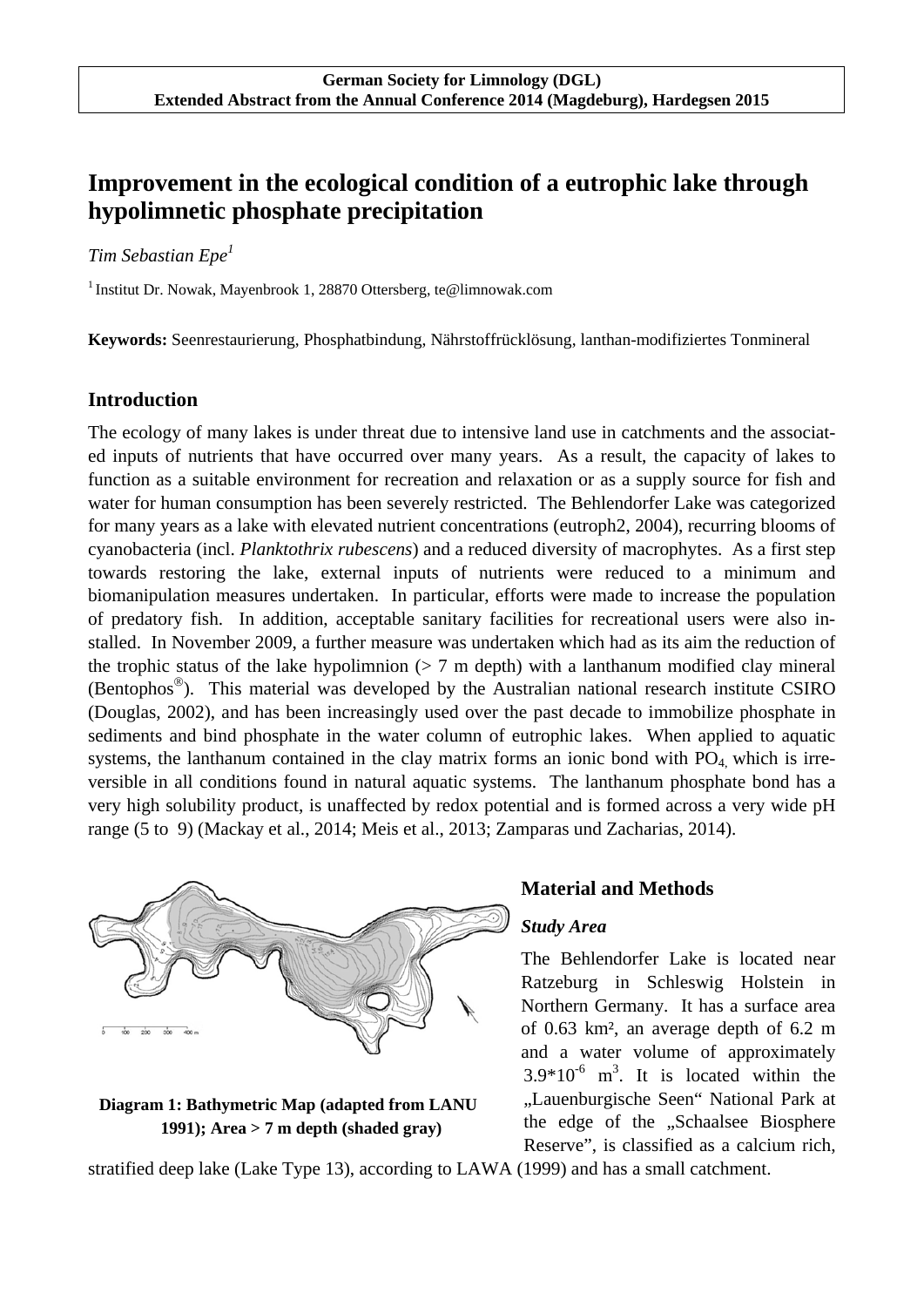# *Historical Data and Analysis*

.

Studies undertaken in 1995 (Landesamt für Wasserhaushalt und Küsten, 1995) and 2002 (Arp and Koppelmeyer, 2003) showed that concentrations of both nutrients and chlorophyll-*a* in the Behlendorfer Lake were high. These studies also indicated that the ability of the sediments to act as a nutrient sink was reduced and that intensive release of nutrients from sediments was occurring during the summer months. In order to corroborate these studies and to establish a basis for efficient planning of restoration measures, a new monitoring program was undertaken in 2008. Water samples were collected and sediment cores taken using a Mondsee Corer (Uwitec, Austria). The sediment cores were used to conduct sequential phosphorus extraction (Hupfer et al., 1995; Paludan and Jensen, 1995).

# *Statistical Analysis*

A Principal Components Analysis (PCA) and Components Ranking Test were conducted with the Analytical Program Origin 9.1 Pro (Origin Lab Corporation, Northampton, MA, USA) in order to plot the developments in the lake since the application and detect the relationships between environmental variables and the restoration measures.

# **Results**

## *Pre-treatment monitoring of water and sediment*

The water column of the lake contained a total of 550 kg P prior to the treatment. Sequential phosphorus extraction of sediment samples showed that there was 1,590 kg of release-sensitive phosphorus in the top 5 cm of sediment in the area of the lake that was deeper than 7 m. Based on the molar binding ratio of 1:1 between P and La (Haghseresht et al., 2009), it was calculated that a total quantity of 214 t of the clay material would be required to bind these two phosphorus pools.



**Diagram 2: Total phosphorus and soluble reactive phosphorus (SRP) concentrations in the Behlendorfer Lake. Plotted values are volume-based, weighted averages (n/sampling date = 7)**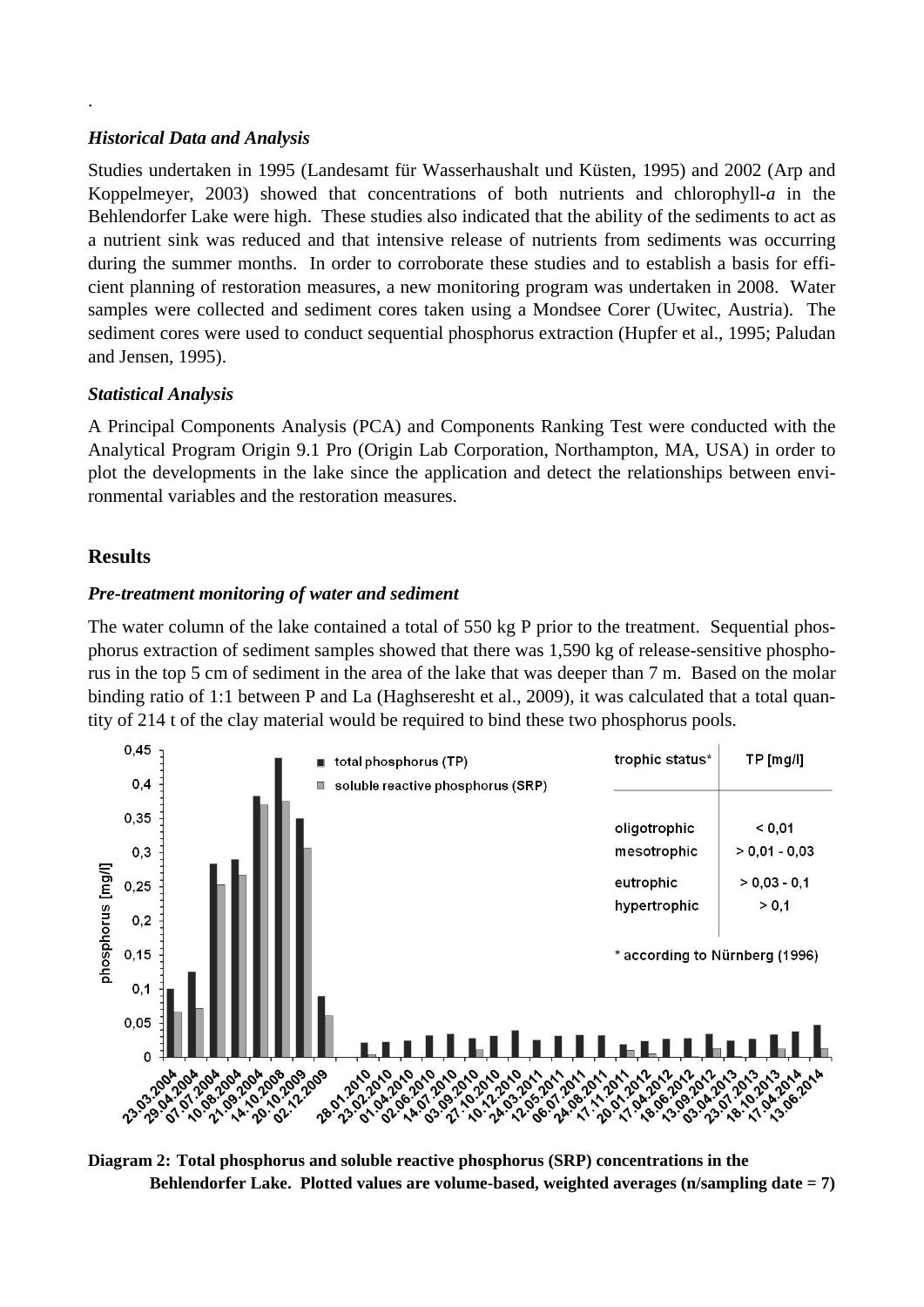Since the restoration in December 2009, the Behlendorfer Lake has been in a stable, mesotrophic state, based on phosphorus concentrations. Total phosphorus concentrations have dropped by, on average, 75%

|                                                          | 2004    |         |         | 2010 2011 2012 2013 |         |
|----------------------------------------------------------|---------|---------|---------|---------------------|---------|
|                                                          | $(n=4)$ | $(n=8)$ | $(n=8)$ | $(n=8)$             | $(n=8)$ |
| $\varnothing$ no. of submerged vegetation species        | 3       | 5       | 4.6     | 5                   | 4,5     |
| Ø abundance submerged vegetation [%]                     | u.      | 11      | 27      | 21                  | 25      |
| max.colonization depth [m, depth]                        | 3.5     |         | 49      | 4.4                 | 4,5     |
| Ø colonization depth [m depth]                           | 2.6     | 3.6     | 4.2     | 4                   | 4,1     |
| $\varnothing$ ecological status (accoring to PHYLIB 4.1) | 4.5     | 3       | 3.2     | 3.2                 | 3.3     |

**Table 1: Development of Macrophytes (Stuhr et al., 2013)** 

# *Trends in the development of other environmental variables*

The trends observed in terms of both macrophyte diversity and colonization depth have been positive since the restoration measures (Table 1) and have led to an improvement in the ecological classification of the lake,

according to Stuhr et al. (2013). The multivariate comparison of the situation in the lake before and after the restoration confirms both a reduction in P concentrations as well as electrical conductivity, chlorophyll-a and ammonium and total nitrogen concentrations. These variables are all positively correlated with the 1st axis, which shows the changes that have occurred as a result of the nutrient immobilization. Additionally, secchi depth and the N:P ratio have also increased. The 2nd axis distinguishes the data according to N fractions and therefore contrasts the situation in the lake in spring and autumn.



**Diagram 3: Distance based Biplot of the Principal Component Analysis. The Table shows the environmental variables included in the analysis and their relation to the axis values of the analysis. [Spearman Ranking Correlation Coefficient (bold = sig. < 0.01 )].**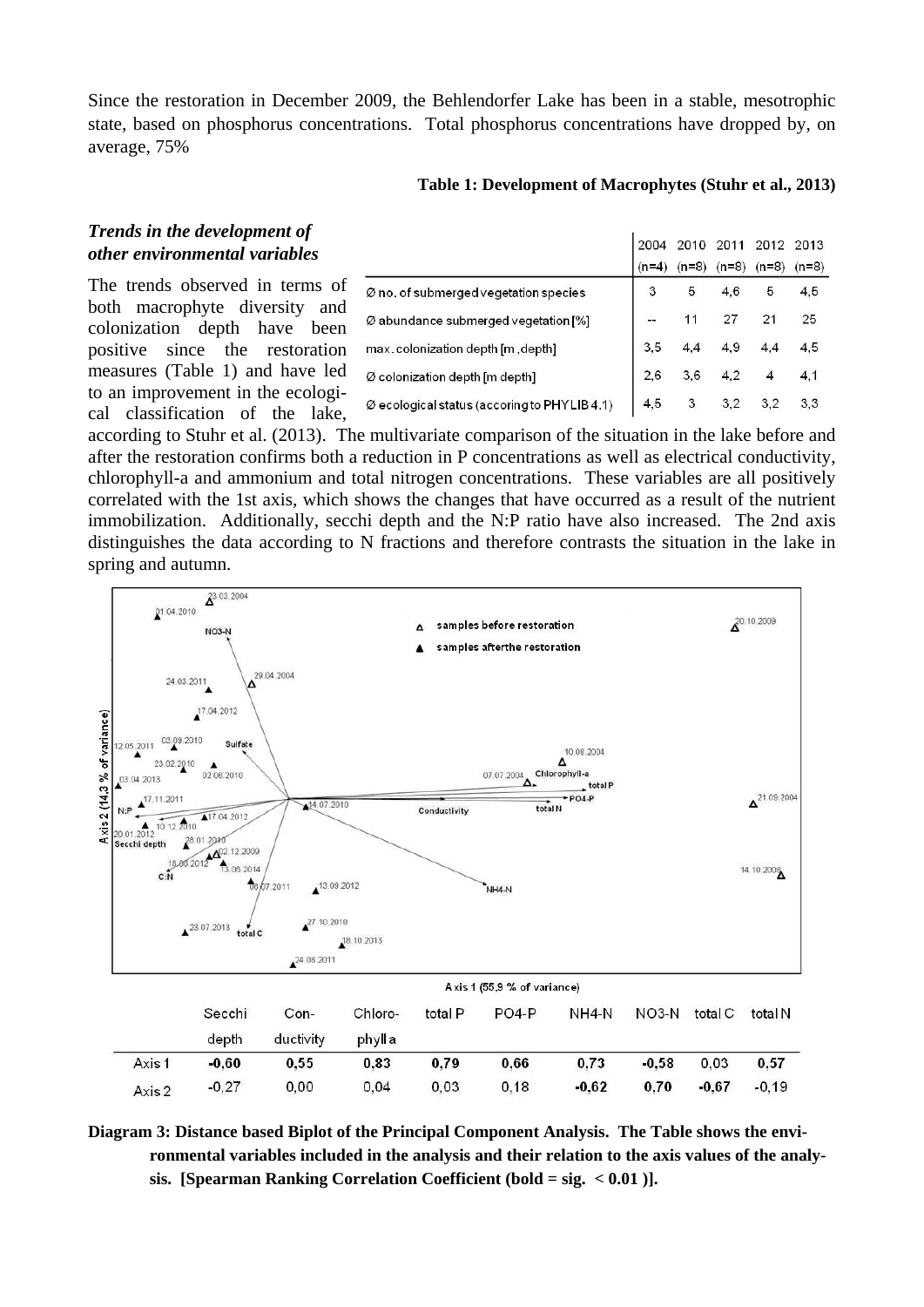# **Discussion**

The results of the long-term monitoring (2009 - 2014) show that the measures to bind phosphate and interrupt the release of phosphorus from sediments have resulted in a sustained stabilization of the P-balance in the lake (Diagram 2) and created a suitable environment for further improvements in the ecological condition and ecosystem services (Table 1). The increase in macrophytes colonization depth and reduction in  $O_2$  consumption have had a positive effect on the lake and led directly to an improvement in the oxygen budget. The population of charophytes, which are typical for a lake of this type and necessary for an increase in ecological classification, has until now not increased. Trials are however currently underway to seed charophytes and other desirable macrophyte species in lakes where nutrients loadings have been reduced through P precipitation measures, in an effort to establish sustainable populations of charophytes. These trials are being conducted as part of a PhD study being undertaken in cooperation with the Centre for Ecology and Hydrology (CEH), Edinburgh.

Despite the influence of important factors such as mixing / stratification and seasonality, which determine the distribution of the variables across the biplot, the positive effect of the phosphorus reduction is clear and explains the large variation in plotted values (cf.  $1<sup>st</sup>$  axis, Diagram 3). The PCA consists of abstract axes, to which environmental variables contribute to varying degrees (Leyer und Wesche, 2007). Their importance can be seen by correlating them with the axes values of the PCA. The analysis shows that the decrease in chlorophyll-a concentrations, total nitrogen concentrations and electrical conductivity (reduced release of ions in the hypolimnion) were a consequence of the P reduction.

Since the nutrient precipitation, a shift in the phytoplankton community from domination by cyanobacteria to domination by green algae and diatoms has also been observed. Overall, the lake is now dominated by smaller algal types (per. comm. W. Arp). This shift may, to some degree, have also been the result of the biomanipulation measures that were undertaken in the lake prior to the phosphorus precipitation. Also noteworthy is the change in the N:P ratio which increased from an average of 33:1 (n=8) to an average of 154:1 (n=22), despite the reduction in total nitrogen concentrations. Such a significant change could also be a cause in the positive developments in the phytoplankton community, according to Smith (2003, 1983).

# **Summary and Conclusions**

The measures undertaken on the Behlendorfer Lake (biomanipulation, reduction of external influences and P binding using Bentophos<sup>®</sup>) have led to positive changes in the ecological status of the lake. The phosphate precipitation and long-term reduction of P release from sediments have resulted in a sustainable increase in the N:P ratio, a shift in the phytoplankton community away from cyanobacteria towards green algae and diatoms and a desirable increase in the colonization area and colonization depth of macrophytes. Although no discernible increase in the charophyte community has been observed until now, the overall positive development of the lake has resulted in an improvement in ecological classification of the lake according to PHYLIB 4.1.

# **Acknowledgements**

We would like to thank all government representatives (particularly Frau Gudrun Plambeck, LLUR Schleswig-Holstein) and all other colleagues who prepared and allowed us to use the additional data that have been incorporated into this study. These efforts and the data provided have been an invaluable contribution to our long-term monitoring of the lake and are gratefully acknowledged.